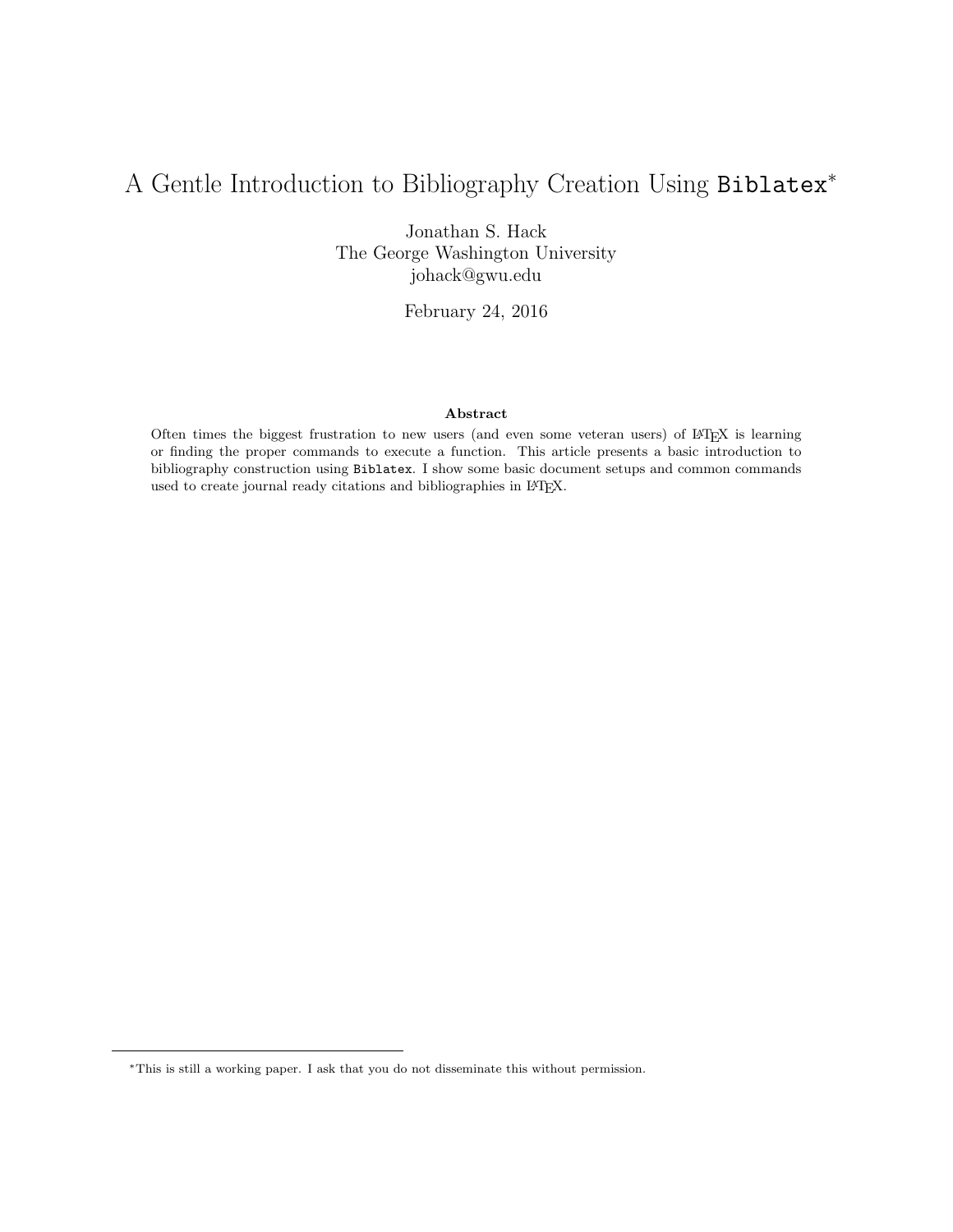## 1 Introduction

Incorporating citations into a LATEX document can prove to be a daunting task, even for veteran users of the program. Although bibliography packages exist that are theoretically designed to make the process easier, users still needs to be comfortable with package specific commands and jargon. Unfortunately, few user-friendly guides exist that help make learning a new function or package in LAT<sub>EX</sub> easy. All too often users must sift through poorly organized discussion forums, search endless webpages, or attempt to read incomprehensible package manuals. This articles attempts to alleviate some of that stress by providing an easy to use overview of bibliography construction in LATEX, focusing primarily on the Biblatex package, due to its growing popularity and easy of customization.

In the coming section I will provide some background information on Biblatex and bibliography construction in LATEX generally. I then explain how to store your references and present basic setup commands showing the reader how to create a basic bibliography using Biblatex. Next, I show some of the customization features of Biblatex, presenting bibliographies as found in some of the top political science journals. Finally, I discuss how to make various in-text citations. Before proceeding, I should note that I am only focusing on in-text citations since this is the predominant citation style in American political science.

### 2 About Biblatex:

Biblatex is a bibliography-generating package in LATEX, designed to give the user much more control over the formatting and design of a bibliography. For our purposes here, the technical details of how Biblatex is designed to give greater control to the user do not matter.<sup>1</sup> However, a brief overview of some basic terminology will help provide an understanding of how Biblatex works as well as make the various customization commands more intuitive.

Frequently, terms like Biblatex, BibTeX, and Biber are used without clear distinctions between them, causing confusion, which often intimidates many new LAT<sub>EX</sub> users. The term BibTeX is often used as a catch-all phrase for bibliography functions in LATEX, which beside blurring important distinctions causes a fair amount of confusion for some users. BibTeX is frequently used to refers to either a collection of references in a .bib file - "use a BibTeX file", or an automated bibliography-formatting program. Calling a .bib file a BibTeX file is not wholly appropriate. The first, and I would submit the biggest, problem with calling a

<sup>1</sup>See the Biblatex documentation online at http://ctan.mirrorcatalogs.com/macros/latex/contrib/biblatex/doc/biblatex.pdf for a more technical explanation.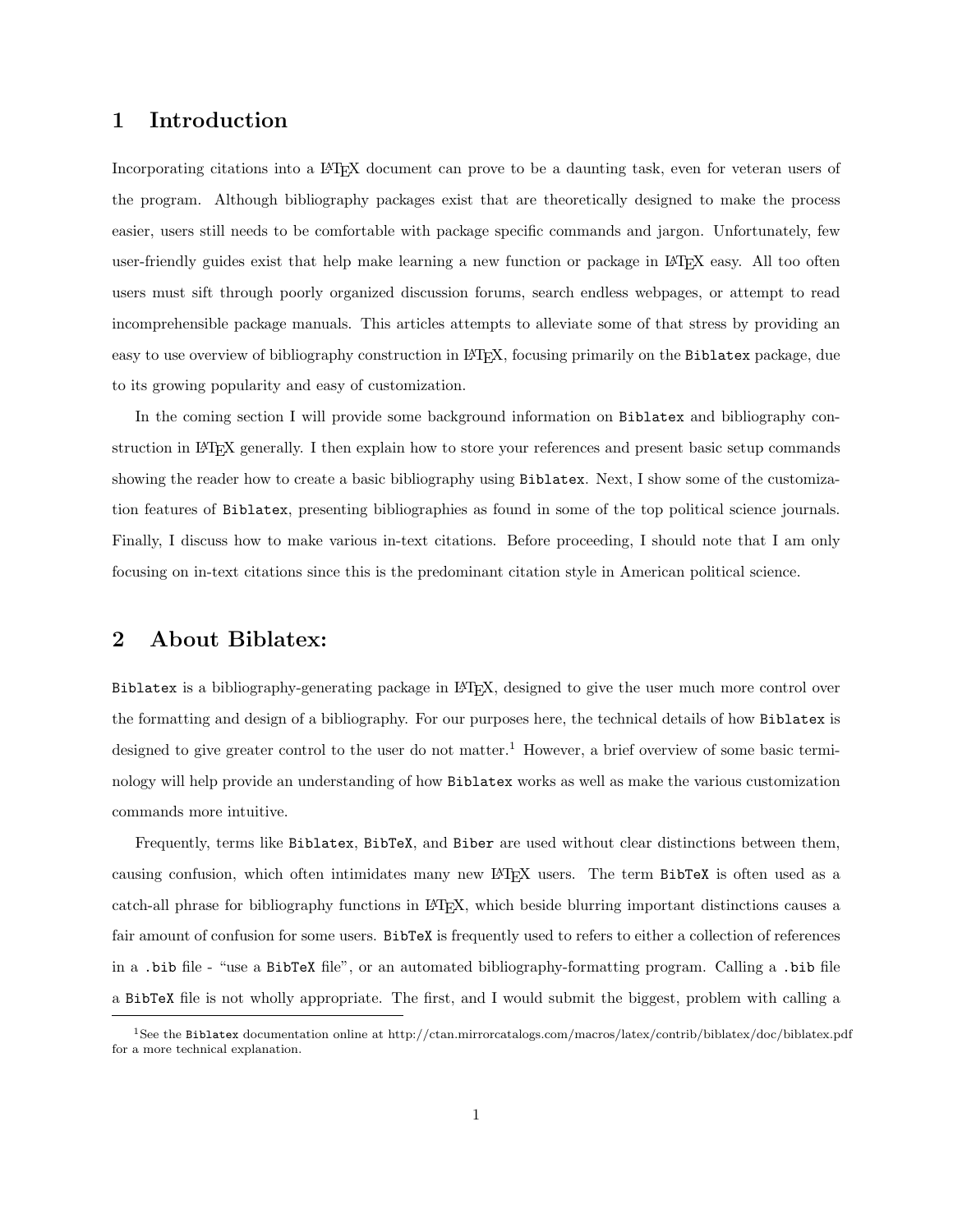.bib file a BibTeX file is it implies that a .bib file can only be used with BibTeX, which is incorrect. .bib is just a file extension; it is similar to a .pdf file - much like there are different programs to open a .pdf file (e.g., Adobe Acrobat Reader and Preview) there are different programs that open .bib files. The important thing to remember is that when someone refers to a BibTeX file they are talking about a file where references are stored in a specific format to be used in IAT<sub>E</sub>X.

When a LAT<sub>EX</sub> user is told to use BibTeX to make references, misinformation is being communicated. This is frequently interpreted as meaning that BibTeX is a program or command that is placed in the preamble of a LATEX document that will create bibliographies. This is not entirely accurate. BibTeX is what is known as a "backend," that is a subordinate program not accessed by the user that performs a specialized function on behalf of the software system. In simple terms, think of BibTeX as a bridge between LATEX and the .bib file. It translates the .bib file into a format that  $\mathbb{F}$ F<sub>F</sub>X can understand.<sup>2</sup>

Going back to the comparison with pdf files, much like there are different programs that can read a pdf file (e.g., Adobe Acrobat Reader; Preview) there are different backends for LAT<sub>E</sub>X. One is BibTeX; the other is called Biber. I will not delve into the specific differences between BibTeX and Biber. <sup>3</sup> The important thing to know is that Biblatex can use both BibTeX and Biber as its backends. However, since the introduction of Biblatex 2.0, Biber is the default backend and I suggest leaving that as is. Biber offers greater stability and is generally more powerful than BibTeX. 4

If this discussion of distinctions between these various terms does not make immediate sense, do not worry. The reader does not need to fully understand these concepts in order to use Biblatex. In the following sections I provide examples of how to use Biblatex and once the reader has successfully implemented these commands on their own, I would suggest revisiting this section. These distinctions will become more apparent once a L<sup>A</sup>T<sub>E</sub>X user has a more tactile understanding of how to use Biblatex.

# 3 Getting Started with a Basic Bibliography:

In order for Biblatex to read citations, they must be stored in a .bib file. If the reader already uses a citation service like RefWorks or Mendeley you can export your references in a .bib file format. Once this

<sup>2</sup>Programmers and more highly trained computer users may take issues with my lack of precise technical detail, however my purpose here is to provide the average user with enough information so as to feel comfortable with the terms used in bibliography construction in LAT<sub>E</sub>X.

<sup>3</sup>For those interested in the distinctions between the two please visit http://biblatex-biber.sourceforge.net.

<sup>4</sup>For those familiar with BibTeX I would still suggest using Biber as the Biblatex backend. There are no noticeable differences in performance or ease of use between the two. For those just getting started I recommend using Biber since BibTeX is being used less.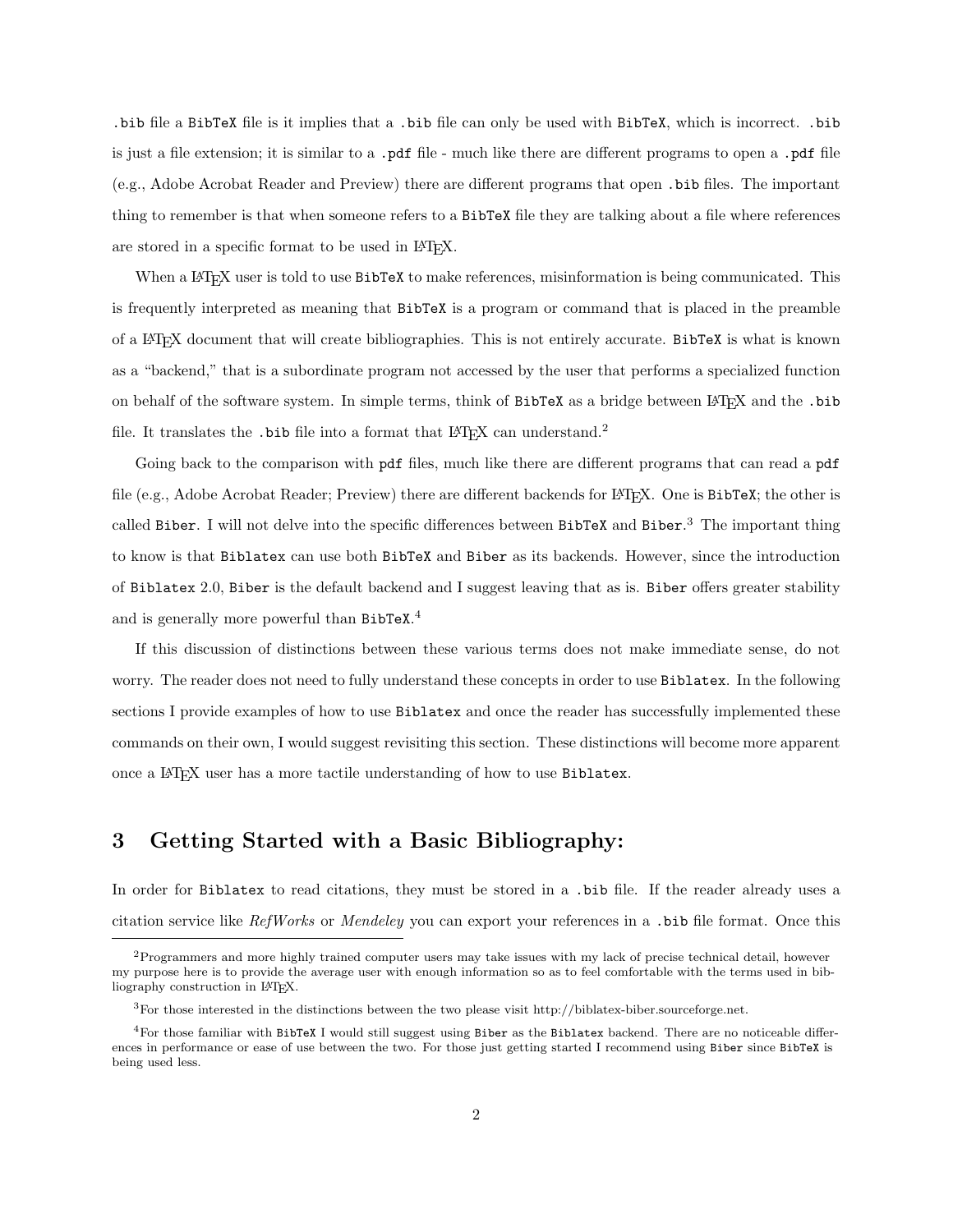file is exported and saved in the same folder as your LAT<sub>EX</sub> document you can open the .bib file with a source code (text) editor, notepad on a PC or TextEdit on a Mac, or even a LATEX editor.<sup>5</sup> Once opened, the references will appear in the follow format:  $6$ 

- 1. @article Binder1999,
- 2. Author =  $\{\text{Binder, Sarah A.}\},\$
- 3. Journal  $= \{$ American Political Science Review $\},$
- 4. Number =  $\{3\},\$
- 5. Pages  $= \{519-533\},\,$
- 6. Title =  $\{\{\text{The Dynamics of Legislative Gridlock}, 1947-96\}\},\$
- 7. Volume  $= \{93\},\$
- 8. Year  $= \{1999\}$

Line 1 indicates the kind of citation, whether it is a book, an article, a webpage, and so on. After the citation type comes the name of the citation. In other words this is how the citation will be referenced within the LATEX document for Biblatex to find. My personal convention is to name each citation by author's last name and year of publication. In this example, the citation name is Binder1999.<sup>7</sup> Lines 2 through 8 provide the other relevant information necessary for a bibliography.

There are two drawbacks to using a source code editor for storing citations. First, if you choose to use this in conjunction with a citation service, then every time a new citation is added you must export a new .bib file. Second, although you may input a new citation directly into the source code editor, doing so is tedious and requires following the precise coding scheme. A better approach is to use a citation service specifically designed for use with  $L^2T_FX$ .<sup>8</sup> A LAT<sub>F</sub>X-based citation program allows a user to directly input and/or change a citation without the need to export a new .bib file each time, or use a text editor to change references.

Creating a bibliography with Biblatex is relatively straightforward. Below is an example of a basic bibliography without any customizations.

 $5$ The appendix to this paper discusses how to store a .bib in your computer's file directory removing the need to save the reference file in the same folder as the LAT<sub>E</sub>X document.

 $6$ The numbers before each line will not appear in your .bib file. I have added them to make discussing parts of a citation easier.

<sup>7</sup>The citation name may not make immediate sense, but this will be clarified in the following section where the commands used to generate in-text citations are discussed.

<sup>&</sup>lt;sup>8</sup>For Mac users I recommend using  $BibDesk$ , which can be found at  $http://bibdest.sourceforge.net/$ . For those working on a PC I recommend using JabRef, which can be downloaded from http://www.jabref.org/.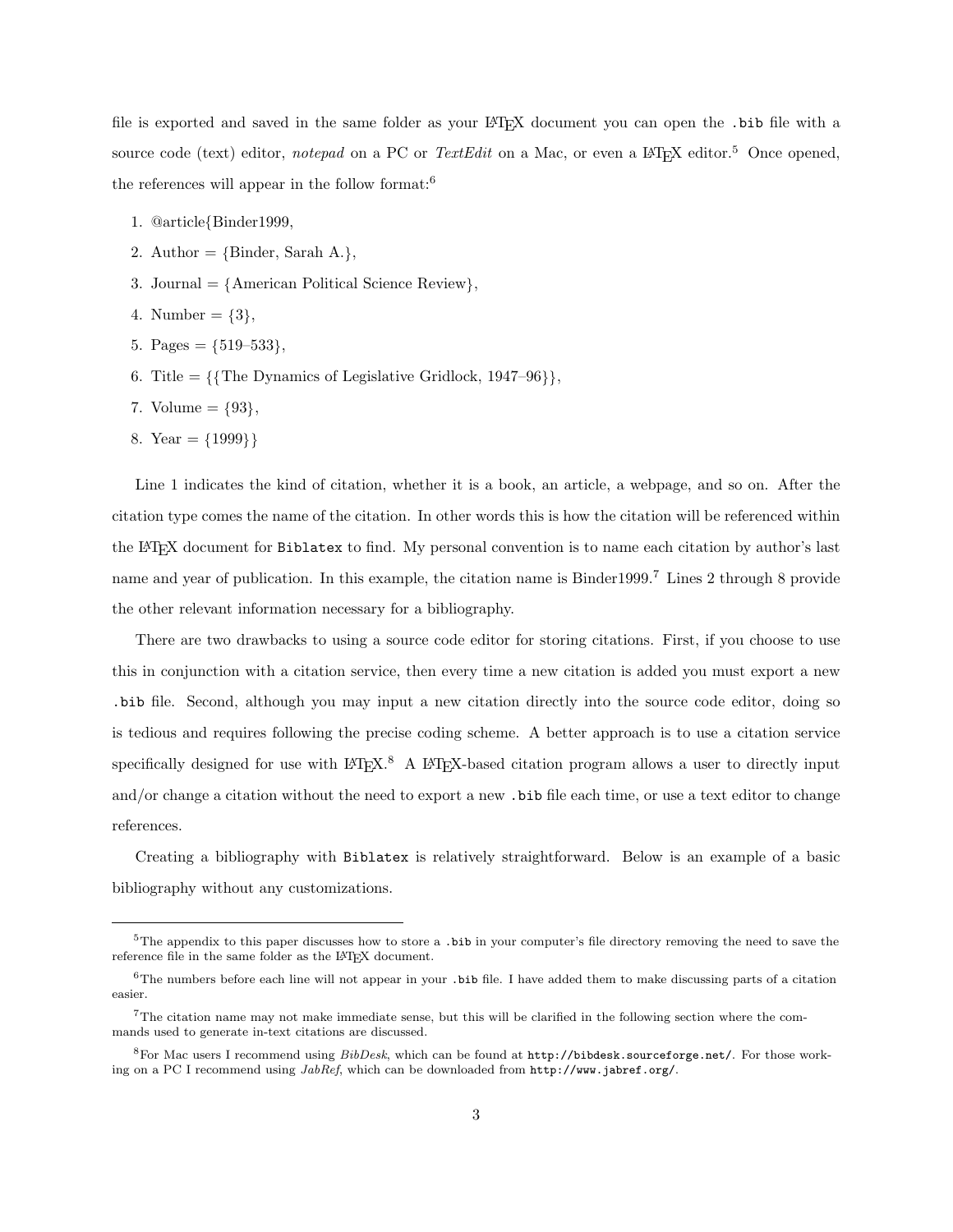preamble omitted

```
1. \usepackage[backend=biber]{biblatex}
2. \addbibresource{latex_guides_references.bib}
3. \begin{document}
4. Unified government, in this view, boosts the
prospects for legislative success, while divided government
makes it harder for Congress and the president to
reach agreement on issues before them \parencite[][521]{Binder1999}.
5. \printbibliography
6. \end{document}
```
Unified government, in this view, boosts the prospects for legislative success, while divided government makes it harder for Congress and the president to reach agreement on issues before them [1, p. 521].

#### References

[1] Sarah A. Binder. "The Dynamics of Legislative Gridlock, 1947–96". In: American Political Science Review 93.3 (1999) pp. 519-533.

Using just four unique commands, a L<sup>A</sup>T<sub>E</sub>X user can quickly and easily generate a bibliography using Biblatex. It should be noted that you must typeset using pdflatexmk compiling setting. The bibliography will not compile if you typeset using  $L^2\llbracket x \rrbracket^9$ . Line 1 tells  $L^2\llbracket x \rrbracket^8$  to load or use the Biblatex program and line 2 indicates which .bib file to use; both of these commands are placed in the preamble of the document.<sup>10</sup> Line 7 tells LAT<sub>EX</sub> to generate the bibliography; without this command the bibliography will not compile. It should be noted that the placement of line 7 matters as far as layout of the document. In other words, where line 7 is placed in the LAT<sub>EX</sub> document is where the bibliography will be when compiled. The parencite[][]{} command in line 5 will be dealt with in a later section. For now just know that this is one of a few commands that indicate a type of citation.

Although the basic setup using Biblatex produces a bibliography with relevant information, it is both aesthetically unpleasing and incorrectly formatted for most political science journals. Biblatex allows the user to customize how references are presented both within the text as well as in the bibliography itself. Most journals require some variation of MLA formatting in the bibliography, where authors are listed Last

 $9F$  For those interested in why this is the case, compiling a .tex file with references is a multistep process. Typesetting using just LATEX would require many intermediate runs using the BibTeX setting until all references are resolved and properly assembled by the typesetting engine. By using pdflatexmk the typesetting engine first runs pdflatex on the source file, which determines which other files the source file is dependent on. In other words, pdflatex first determines if there are other files that need to be taken into account when typesetting. It does this by examining the log and aux files produced by the initial run and then automatically applies the backend. After doing this once, pdflatexmk will then go through as many iterations as necessary until all files have been collected and resolved, finally producing the bibliography.

<sup>10</sup>Remember: Unless you have changed your file directories, the .bib file MUST be placed in the same folder as your LATEX document, otherwise you will encounter compiling errors. For instructions on how to create a master bibliography, so as to not have to place the .bib file in the same folder as the LAT<sub>EX</sub> document, please see the appendix.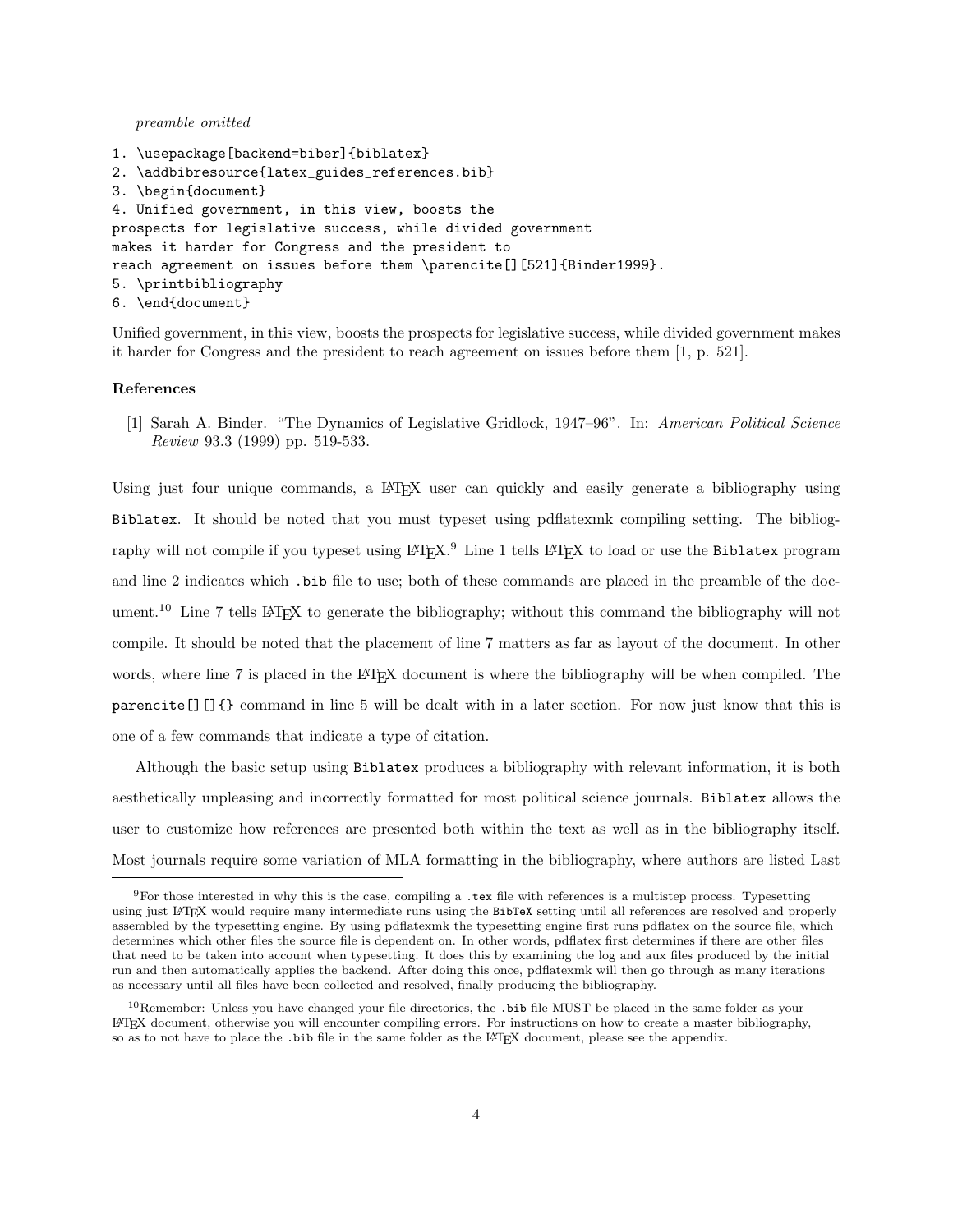Name, First Name, Middle initial. Using Biblatex's built-in formatting tools, the bibliography can easily be changed as seen below:

preamble omitted

```
1. \usepackage[style=authoryear, sorting=nyt]{biblatex}
2. \addbibresource{latex_guides_references.bib}
3. \begin{document}
4. Unified government, in this view, boosts the
prospects for legislative success, while divided government
makes it harder for Congress and the president to
reach agreement on issues before them. \parencite[][521]{Binder1999}.
5. \printbibliography
6. \end{document}
```
Unified government, in this view, boosts the prospects for legislative success, while divided government makes it harder for Congress and the president to reach agreement on issues before them (Binder 1999, p. 521).

#### References

Binder, Sarah A. (1999). "The Dynamics of Legislative Gridlock, 1947-96 . In: American Political Science Review 93.3, pp. 519-533.

By using the options brackets with line 1, Biblatex can easily change the formatting of the references in the bibliography. The style option allows the user to specify the style and format of the bibliography. Here, I have indicated that I want the authoryear style, which places the author's name then the year as well as orders the author's name as last, first, middle initial. Next, I have used the *sorting=nyt* option telling Biblatex the order in which I want the information to appear. This says that I want the author's name, followed by the year, and then the title. With the use of just a few stylistic commands Biblatex can easily produce journal-quality references.<sup>11</sup>

Looking at the most recent example, certain stylistics irregularities might standout. Specifically, the period outside the quote for the title of the article as well as the "In:" preceding the journal name. These can be fixed with two additional commands.

preamble omitted

```
1. \usepackage[style=authoryear, sorting=nyt]{biblatex}
2. \addbibresource{latex_guides_references.bib}
3. \renewbibmacro{in:}{}
4. \begin{document}
5. Unified government, in this view, boosts the
prospects for legislative success, while divided government
makes it harder for Congress and the president to
reach agreement on issues before them \parencite[][521]{Binder1999}.
```
<sup>&</sup>lt;sup>11</sup>There are different *style* and *sorting* options in Biblatex. For an overview of the different options visit https://www. sharelatex.com/blog/2013/07/31/getting-started-with-biblatex.html.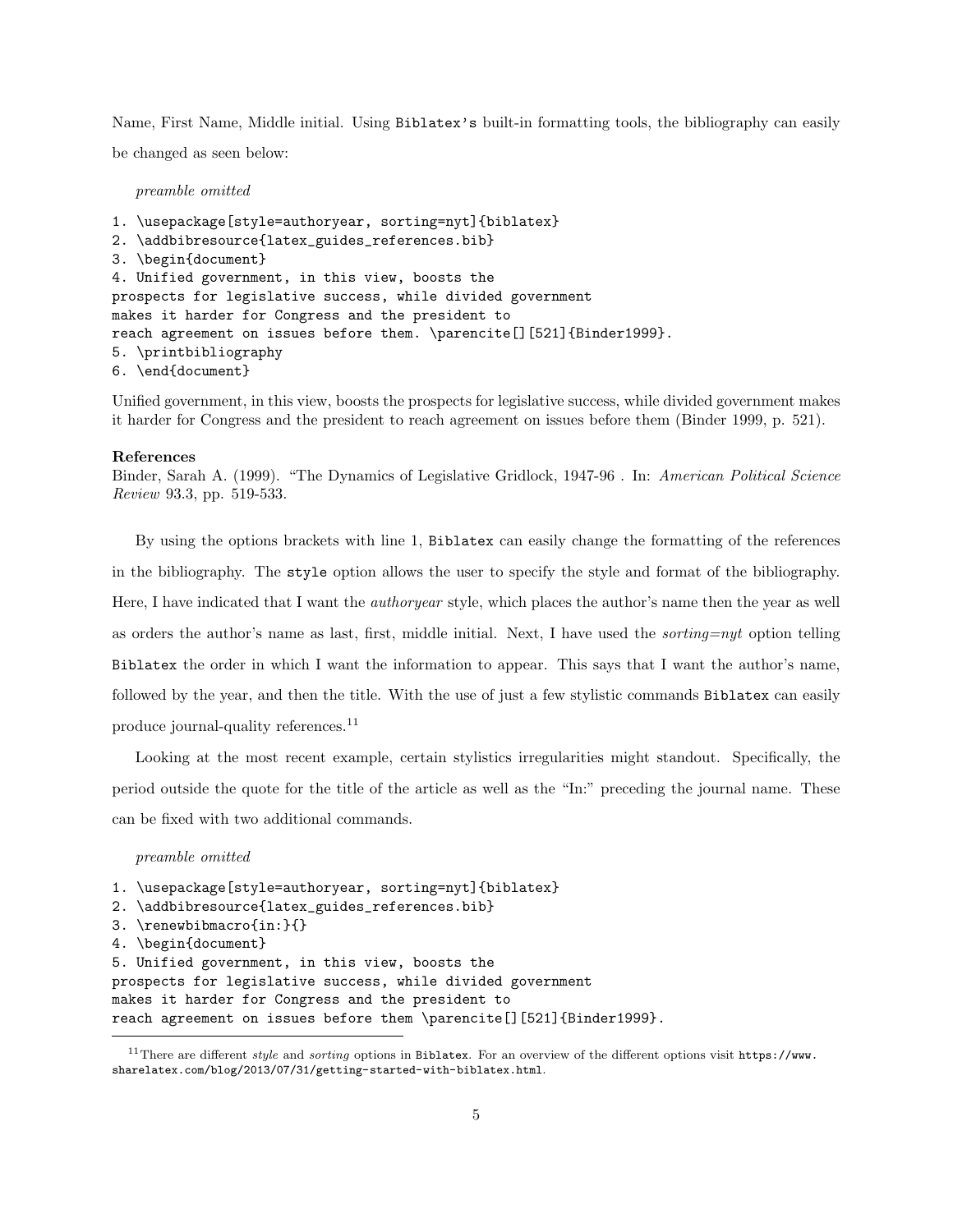#### 6. \uspunctuation

7. \printbibliography

#### 8. \end{document}

Unified government, in this view, boosts the prospects for legislative success, while divided government makes it harder for Congress and the president to reach agreement on issues before them (Binder 1999, p. 521).

### References

Binder, Sarah A. (1999). "The Dynamics of Legislative Gridlock, 1947-96." American Political Science Review 93.3, pp. 519-533.

The addition of line 3 tells Biblatex to remove the "In:" from the bibliography and line 6 indicates a preference for US punctuation, which places the period inside the quotation marks. Additionally, there are customization commands that can be added to change how volume, issue, and paged are displayed.<sup>12</sup>

As I have shown in this section, Biblatex is a useful bibliography-generating program for LATEX. Due to its customizable format, Biblatex has grown in popularity. Indeed some journals have abandoned the .bst files that have been used with natbib and replaced them with their own Biblatex style package. With a few commands, a new LAT<sub>EX</sub> user can quickly generate a bibliography without the need to type each entry individually. In the next section I will show the commands that Biblatex uses to generate both in-text citations as well as the corresponding bibliography entry.

### 4 Creating In-Text Citations:

When writing research documents in political science, it is very common to use a variation on MLA intext citations. In LATEX there are two commands that are used to create in-text citations, the parencite command and the citeyear command. They each serve distinct functions and allow for the creation of different types of in-text citations.

When creating an in-text citation at the end of a quote, the general format is to follow the quote with (Author Year, Page). To do this in LATEX we would use the parencite [] []  $\{\}$  command, as can be seen in the example below.

#### preamble omitted

''Unified government, in this view, boosts the prospects for legislative success, while divided government makes it harder for Congress and the president to reach agreement on issues before them"\parencite[][521]{Binder1999}.

 $12$ I have placed annotated LAT<sub>E</sub>X files online at www.jonhack.com under the page titled "Reference Guides" additional files and commands to setup a bibliography to match the styles used by various political science journals.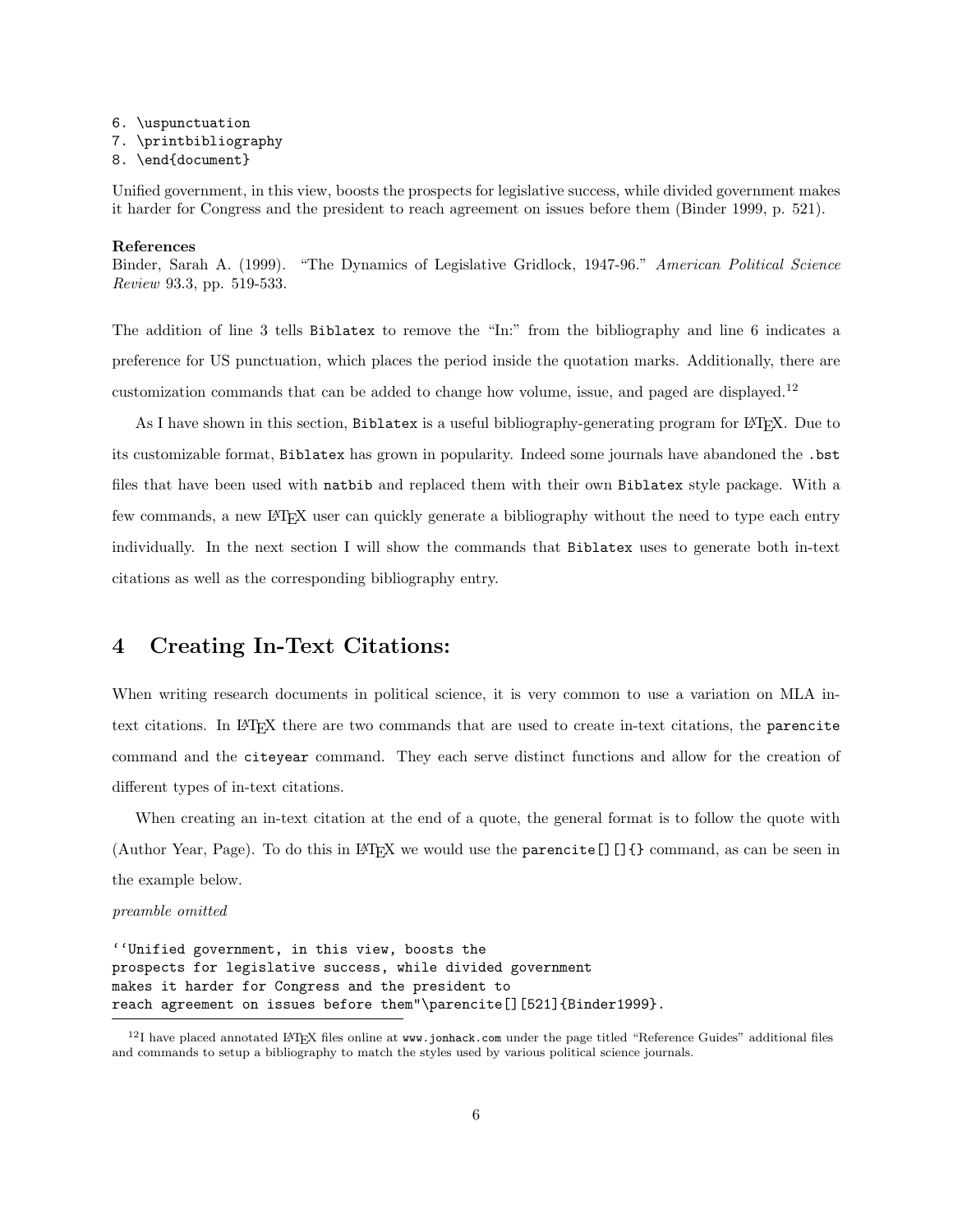"Unified government, in this view, boosts the prospects for legislative success, while divided government makes it harder for Congress and the president to reach agreement on issues before them" (Binder 1999, p. 521).

The parencite[][]{} command must contain two sets of brackets followed by a pair of curly braces. The first set of brackets is used for items that should be placed before a citation, such as "for example" or "e.g.,". The second set of brackets is used for the page number and the curly braces are reserved for the citation name. In the previous section when discussing the use of citation management programs we briefly discussed the citation name. As this example begins to make clear the name given to a citation is how Biblatex knows which citation should be entered in-text. Reproduced below is the citation entry used as an example in the previous section.

- 1. @article Binder1999,
- 2. Author =  $\{\text{Binder, Sarah A.}\},\$
- 3. Journal =  $\{$ American Political Science Review $\},$
- 4. Number =  $\{3\},\$
- 5. Pages =  $\{519-533\}$ ,
- 6. Title =  $\{\{\text{The Dynamics of Legislative Gridlock}, 1947-96\}\},\$
- 7. Volume  $= \{93\},\$
- 8. Year =  ${1999}$

Line 1 contains the name of citation, Binder1999. This tells Biblatex that I want it to cite "The Dynamics of Legislative Gridlock, 1947-96" by Binder. It does not matter what you call your citation, as long as you remember what the name is, Biblatex will find it in your .bib file and insert it into the document. To make this point clear, below is another example:

- 1. @book Arnold1990,
- 2. Address =  $\{New Haven; CT\},\$
- 3. Author =  $\{Arnold, R. Douglas \}$ ,
- 4. Publisher  $= \{$  Yale University Press $\},$
- 5. Title =  $\{\{\text{The Logic of Congressional Action}\}\},\$
- 6. Year =  $\{1990\}$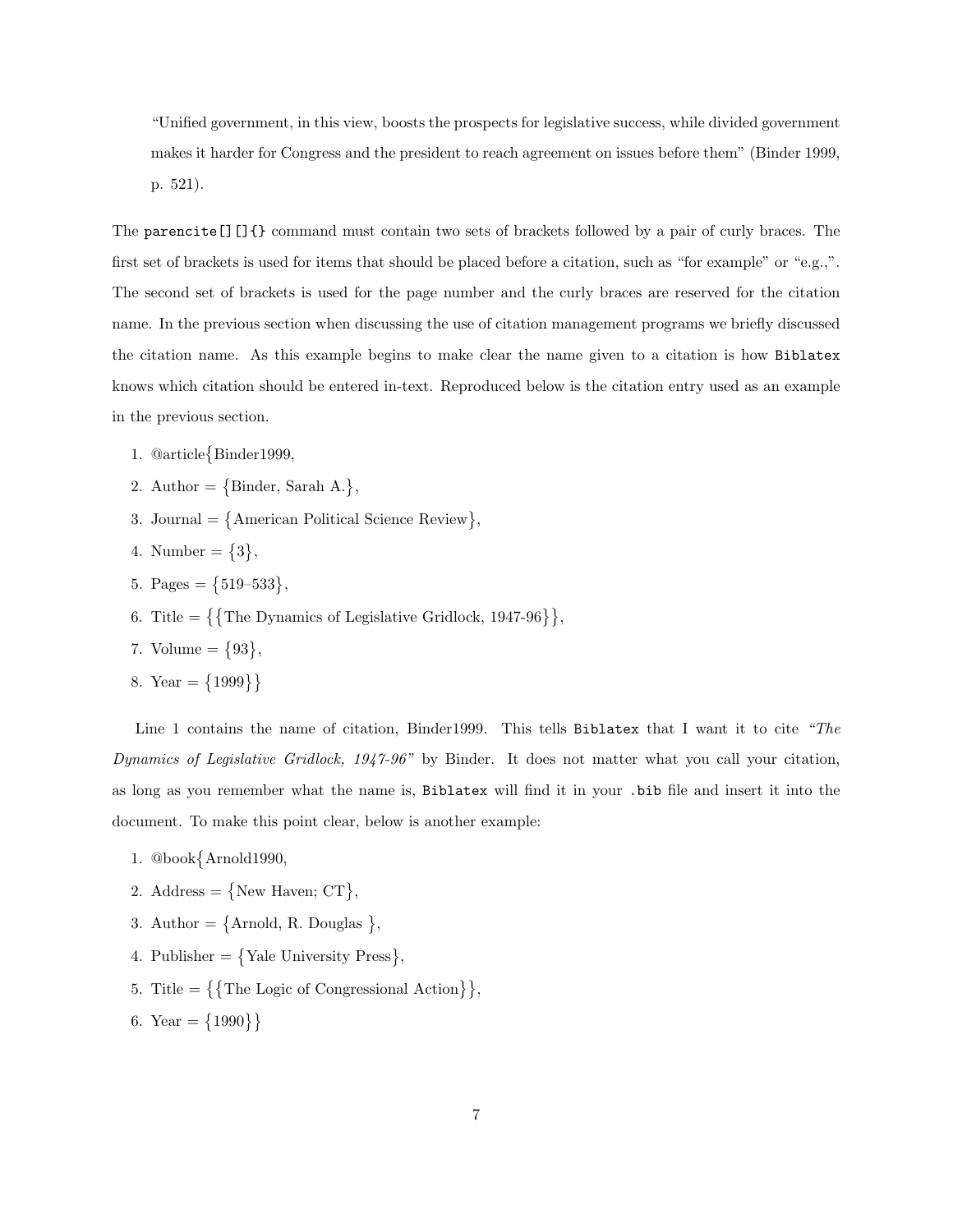In this citation entry, the citation name is Arnold1990. Using the command  $\texttt{parent}$  [] [33]  $\{ \texttt{Arnold1990} \}$ would produce a citation that says (Arnold 1990, p. 33). Line 1 of any citation used by Biblatex will always be the citation name.

Although the use of the parencite  $[]$   $[]$  {} command produces useable in-text citations, the current format does not adhere to the style guidelines for many journals. Instead of (Binder 1999, p. 521), we want (Binder 1999, 521). To do that two additional commands are added to the preamble:

```
1. \usepackage[style=authoryear, sorting=nyt]{biblatex}
2. \addbibresource{latex_guides_references.bib}
3. \renewbibmacro{in:}{}
4. \DeclareFieldFormat{postnote}{#1}
5. \DeclareFieldFormat{multipostnote}{#1}
6. \begin{document}
7. ''Unified government, in this view, boosts the
prospects for legislative success, while divided government
makes it harder for Congress and the president to
reach agreement on issues before them"\parencite[][521]{Binder1999}.
8. \uspunctuation
9. \printbibliography
10. \end{document}
```
The inclusion of lines 4 and 5 tells Biblatex that it should not include the "p." before the page number in the in-text citation, which would produce the following:

"Unified government, in this view, boosts the prospects for legislative success, while divided government makes it harder for Congress and the president to reach agreement on issues before them" (Binder 1999: 521).

To make a citation that references a work but does not directly quote from it, we again use parencite  $[$  []{} however this time we only fill in the curly braces, as can be seen in the example below:

#### preamble omitted

```
1. Unified government, in this view, boosts the
prospects for legislative success, while divided government
makes it harder for Congress and the president to
reach agreement on issues before them \parencite[][]{Binder1999}.
```
Unified government, in this view, boosts the prospects for legislative success, while divided government makes it harder for Congress and the president to reach agreement on issues before them (Binder 1999).

It is common in political science to use a string of citations to support a claim. For example, you want to cite the following string of authors (Arnold 1990; Bailey and Maltzman 2011; Binder 1999). To do this in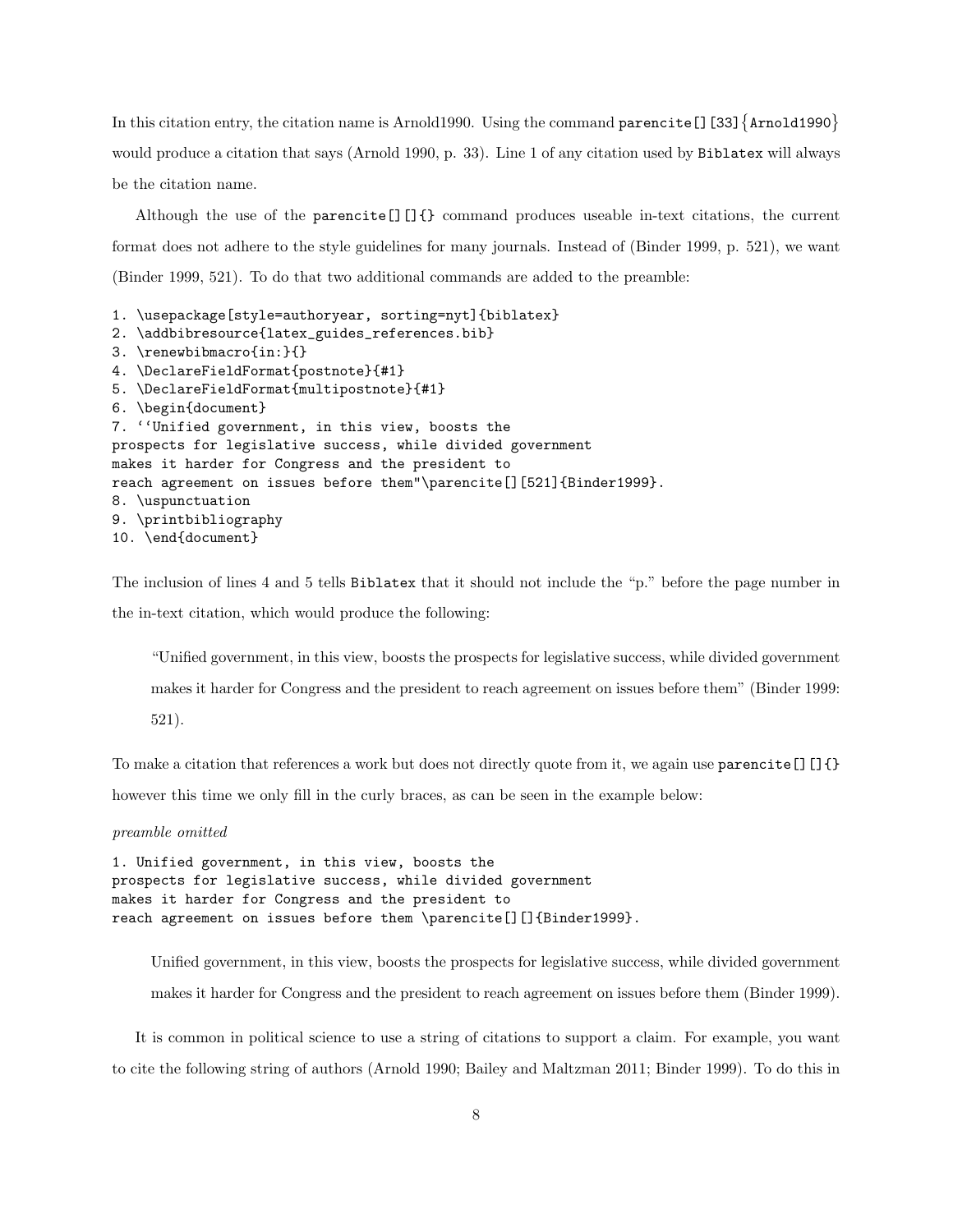LATEX we again use the parencite []  $[]$  {} command.<sup>13</sup>

<sup>13</sup>When dealing with multiple citations the default is to list the citations in alphabetical order. To have the citations ordered chronologically another option is needed in the Biblatex command in the preamble of the LATEX document. Here is the code:

<sup>\</sup>usepackage[backend=biber, style=authoryear, sorting=nyt, sortcites=year]{biblatex}.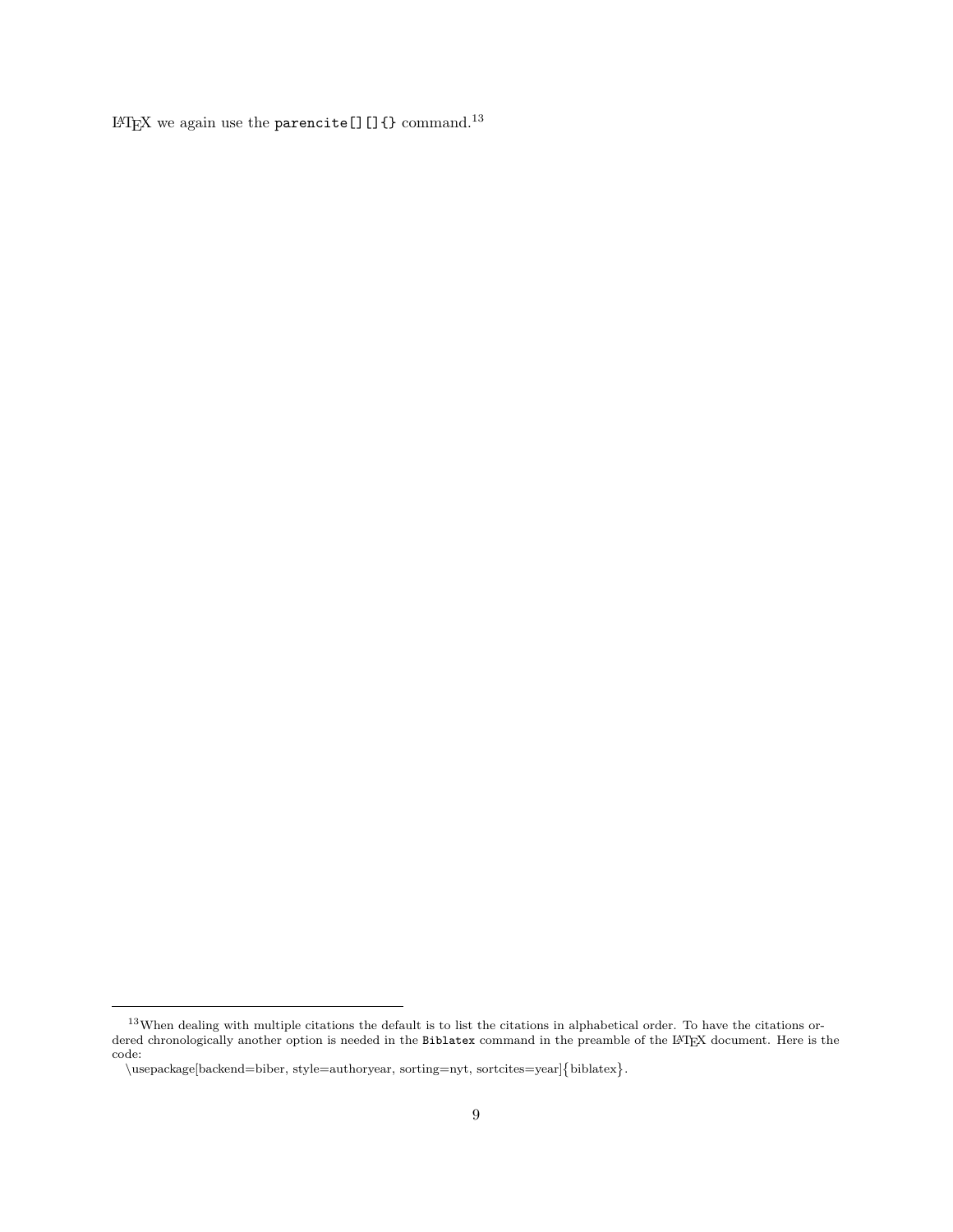preamble omitted

1. At the state-level, legislatures implement policies adopted by neighboring states \parencite[][]{Arnold1990, Bailey2011, Binder1999}.

At the state-level, legislatures implement policies adopted by neighboring states (Arnold 1990; Bailey and Maltzman 2011; Binder 1999).

In addition to a string of authors, often a researcher will cite the same author twice as in the following: Procedural choice matters with respect to legislative gridlock (Binder 1996, 1999). This is similar to the example above where we used the **parencite** [][]{} command.

preamble omitted

1. Procedural choice matters with respect to legislative gridlock \parencite[][]{Binder1996, Binder1999}.

Procedural choice matters with respect to legislative gridlock (Binder 1996, Binder 1999).

The problem with this however is that the author's name is listed twice, (Binder 1996, Binder 1999).

Instead we want (Binder 1996, 1999). To do that we need to include the icomp option to the Biblatex command. Here is an example below:

1. \usepackage[style=authoryear-icomp, sorting=nyt]{biblatex}

- 2. \renewbibmacro{in:}{}
- 3. \addbibresource{latex\_guides\_references.bib}
- 4. \DeclareFieldFormat{postnote}{#1}
- 5. \DeclareFieldFormat{multipostnote}{#1}
- 6. \begin{document}
- 7. Procedural choice matters with respect to legislative gridlock \parencite[][]{Binder1996, Binder1999}.

Procedural choice matters with respect to legislative gridlock (Binder 1996, 1999).

Frequently, researchers will use terms like "i.e.," or "e.g.," before referencing citations. In the example

below I show how to use parencite []  $[]$  {} to do just that.

1. Legislative gridlock as measured by Mayhew is problematic \parencite[e.g.,][525]{Binder1999}. 2. Looking at institutional designs \parencite[see e.g.,][]{Arnold1990, McCubbins1994}.

Legislative gridlock as measured by Mayhew is problematic (e.g., Binder 1999: 525).

Looking at institutional designs (see e.g., Arnold 1990; McCubbins, Noll, and Weingast 1994).

In addition to the parencite  $[$ ][ $\}$ } command there is also the (citeyear[ $\}$ }) command. This com-

mand is used when citing the year and/ or page, but the author's name is not included. For example: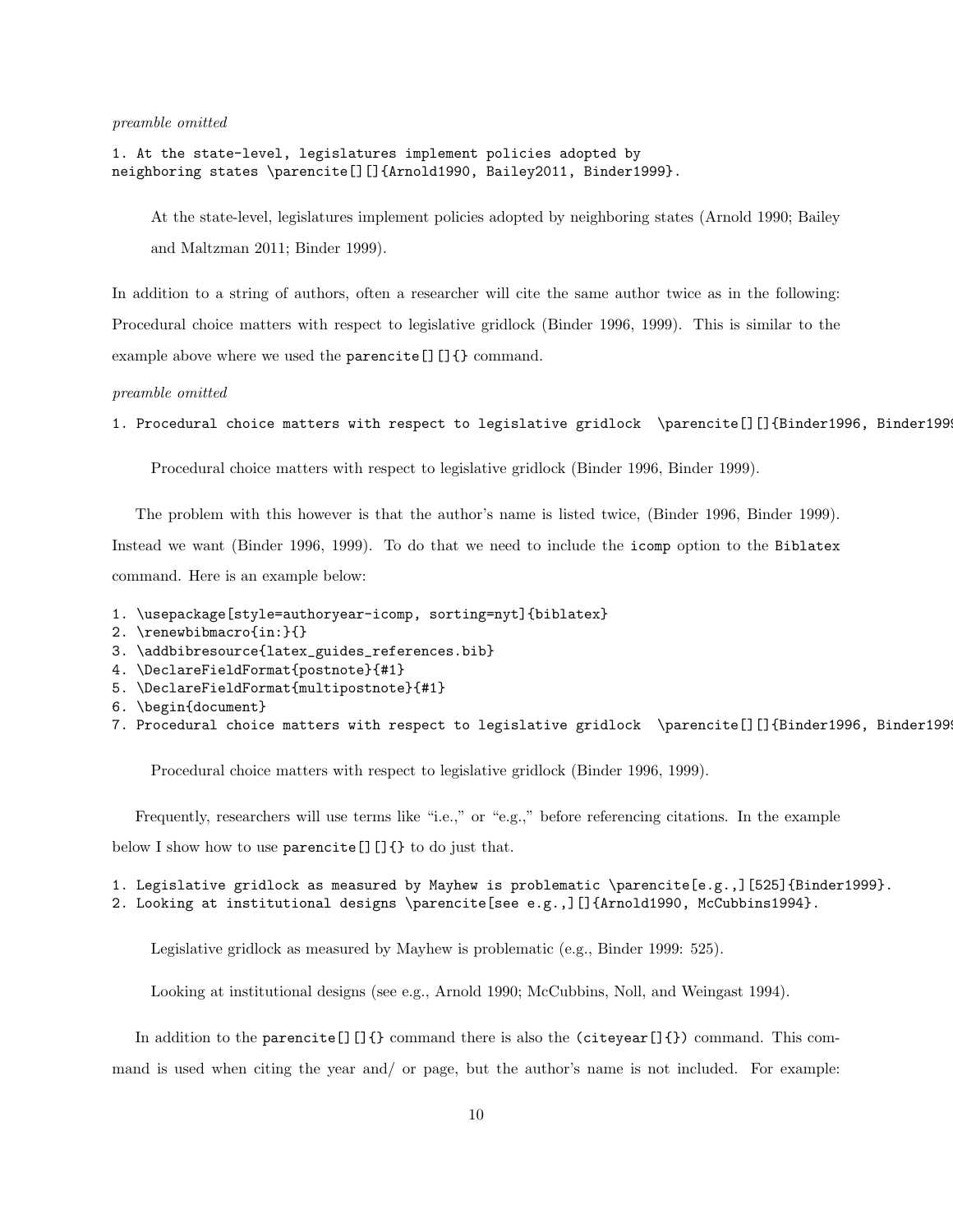According to Binder, "The effects of such electoral shocks are likely conditioned by the length of time a new congressional majority was in the minority" (1999, 521). Here, the author is mentioned in the body of the document thus circumventing the need to place the name in the citation. To do this in LAT<sub>EX</sub> we use the (citeyear[]{}) command.

#### preamble omitted

```
1. According to Binder, ''The effects of such electoral shocks are likely conditioned
by the length of time a new congressional majority was in
the minority" (\citeyear[521]{Binder1999}).
```
According to Binder, "The effects of such electoral shocks are likely conditioned by the length of time a new congressional majority was in the minority" (1999: 521).

Similar to parencite [][ $\}$ , the brackets in (citeyear[ $\}$ }) are used for the page number and the curly braces are used for the citation name. Another way to use (citeyear[]{}) is to mention the author in text and then place the year in parenthesis. For example: Binder (1999) finds that legislative gridlock increases in a bicameral legislature. Using (citeyear[]{}) we can quickly produce a similar citation.

```
preamble omitted
```
1. Binder (\citeyear[]{Binder1999}) finds that legislative gridlock increases in a bicameral legislatur

Binder (1999) finds that legislative gridlock increases in a bicameral legislature.

As this section shows, the use of parencite [][]{} and (citeyear[]{}) can quickly create proper intext citation and the subsequent bibliography in the Biblatex package. There are many more macros and commands that can be added to the LATEX document to change the format of theses citations, but this section has provided a basic introduction to Biblatex.

### 5 Conclusion:

This paper offers researchers the basic tools to create publication ready bibliographies using the Biblatex package. In addition to its customizable features, Biblatex is being actively developed and has a growing community of users developing new macros and other useful subcommands. The presence of a robust usercommunity means there are many helpful resources online to answer more advanced questions and new versions with greater platform stability under development. There are many more customizable features in Biblatex, which can all be found in the documentation for the package. This article is just the proverbial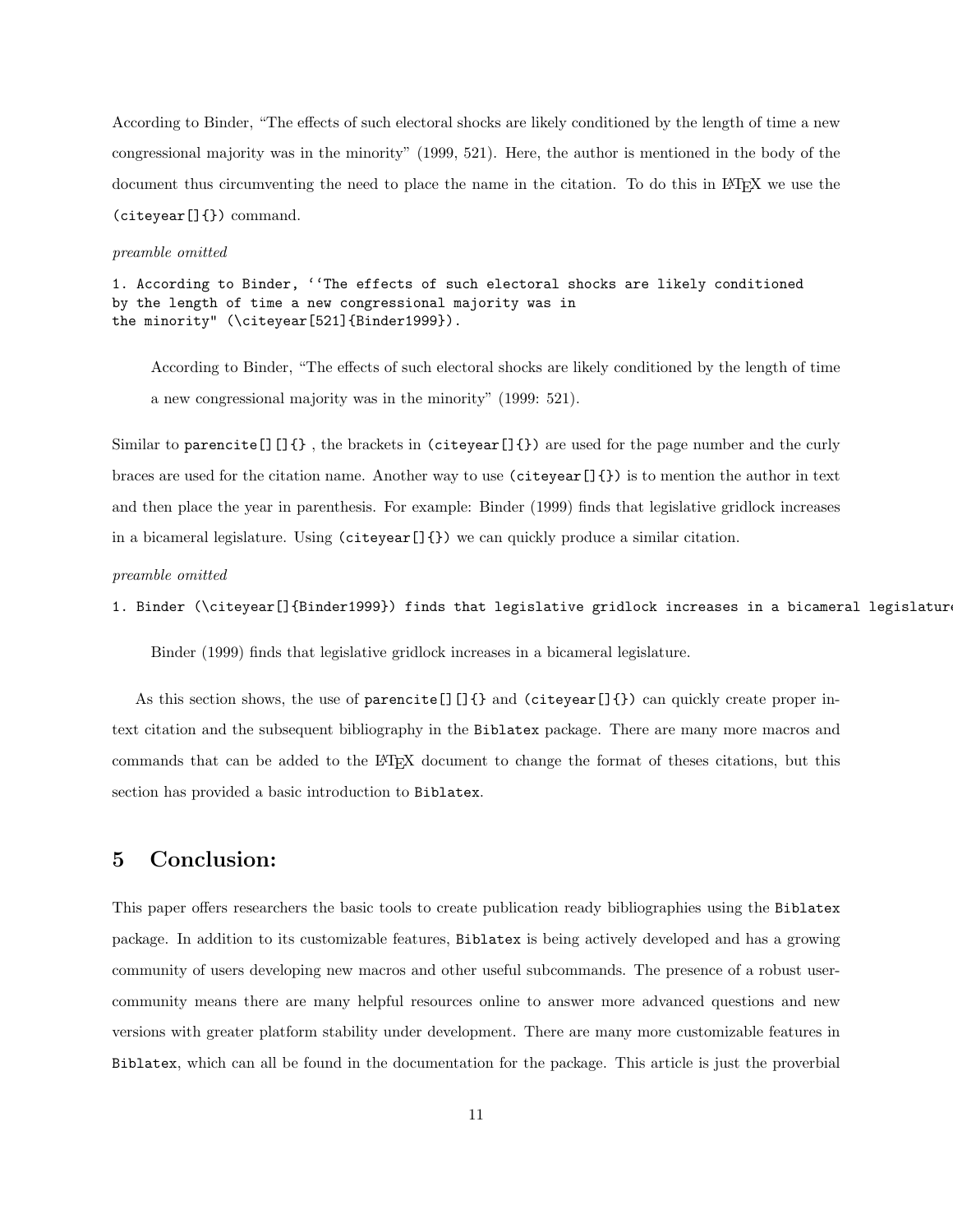"tip of the iceberg" but should be a useful aid for those wishing to creating automated bibliographies in LATEX.

# References

Arnold, R Douglas (1990). The Logic of Congressional Action. New Haven; CT: Yale University Press.

- Bailey, Michael A. and Forrest Maltzman (2011). The Constrained Court: Law, Politics, and the Decisions Justices Make. Princeton; NJ: Princeton University Press.
- Binder, Sarah A. (1996). "The Partisan Basis of Procedural Choice: Allocating Parliamentary Rights in the House, 1789–1990." American Political Science Review 90 (1): 8–20.
- (1999). "The Dynamics of Legislative Gridlock, 1947–96." American Political Science Review 93 (3): 519–533.
- McCubbins, Mathew D., Roger G. Noll, and Barry R. Weingast (1994). "Politics and the Courts: A Positive Theory of Judicial Doctrine and the Rule of Law." Southern California Law Review 68: 1631–1683.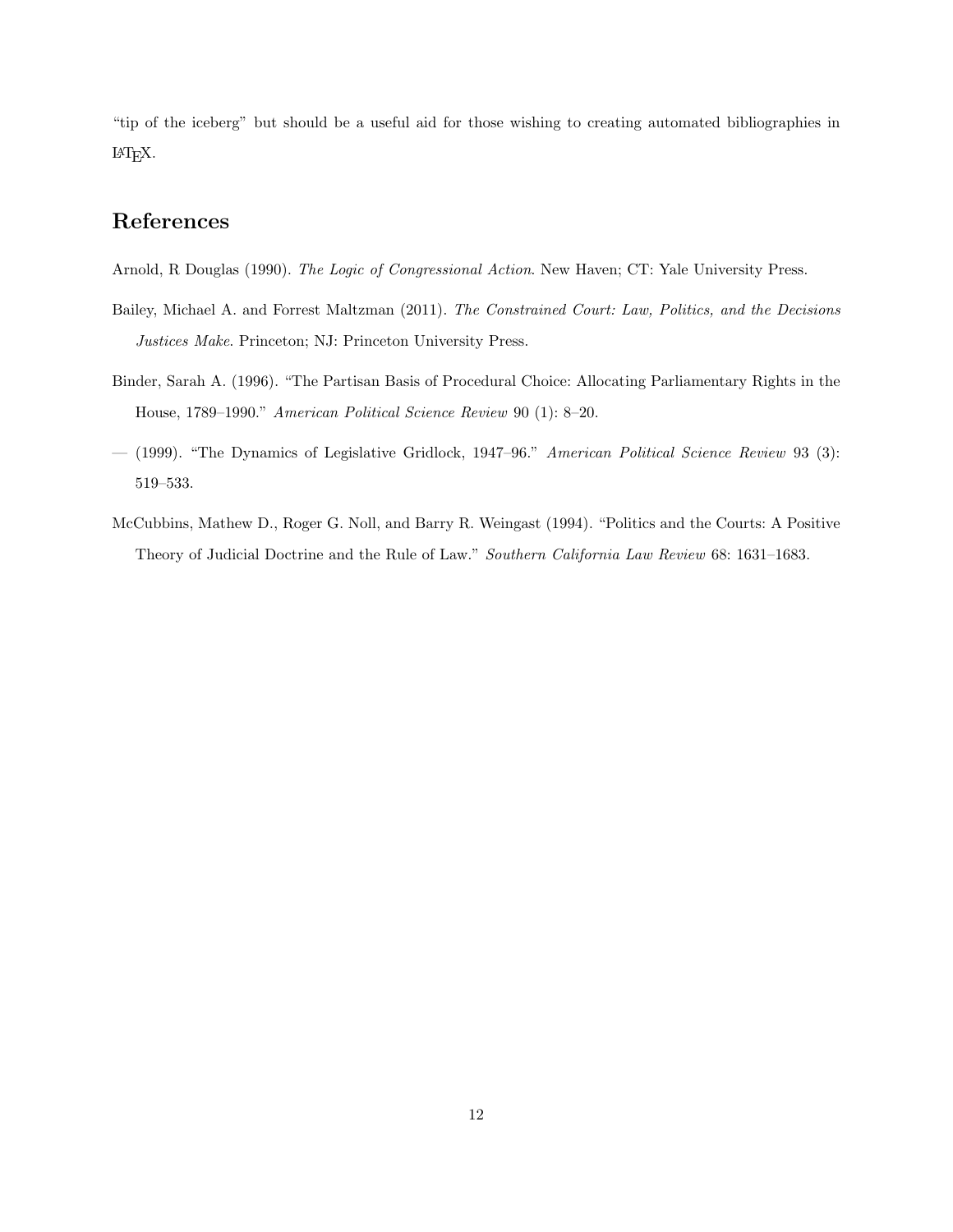# Appendix: Creating a Master Bibliography

Creating a master bibliography can be very useful. Instead of creating new bibliographies for each article, or copying and pasting the same .bib file into different folders, you can create a single bibliography that can be recognized and used by any LATEX document you produce on your computer. In what follows, I present information on how to create a root-bibliography for your private computer. It should be noted at the outset that the steps provided below will not necessarily work for cloud storage (such as Dropbox or Google Drive), nor will this necessarily work across multiple user platforms (e.g., servers, or multiple profiles on the same computer).

### For Mac Users:

If you are using a Mac the first step will be to locate your overall bibliography.<sup>14</sup> Once found, I suggest placing a copy on your desktop for now. It will make moving files around easier. The next step is to locate the texmf folder for your LAT<sub>EX</sub> distribution.<sup>15</sup>

To locate your texmf file go to the top bar of your main screen where the Apple icon is. To the right of the icon should be Finder. Four words to the left of Finder should be Go. Click on Go and when the dropdown menu appears push the option button on your keyboard (that is the key between control and command). When you push the option button you should notice that the Library folder appears. Click on the Library folder and a new Finder window should appear. Scroll down towards the bottom and you should see a folder title texmf. If you do not see this folder click on the folder that says texlive, click on the most up-to-date distribution folder and see if texmf is in there.

If you have found the texmf folder keep reading. If not jump down to the next paragraph. Click on the texmf folder, inside should be seven folders: bibtex, doc, fonts, generic, scripts, source, tex. Click on the bibtex folder and inside you should see two additional folders, the .bib and the .bst folders. Drag your full bibliography to the .bib folder and you are done. That's it.

If, when searching through your library folder you were unable to find the texmf folder then you will need to generate one. You could create a new folder through *Terminal*, however that can be tedious. Instead I recommend using the "make-local-texmf" application that was written by Alan Munn at MSU.

 $14$ I am assuming that users already have a "master bibliography", that is, a single . bib file that you constantly update and keep all of your references in. If you do not, I would suggest using Bibdesk or some other reference program to create an overall bibliography and save it to your desktop for now.

 $15A$  quick word about the texmf folder. TeX distributions expects to find personal additions such as private style files (e.g. .sty or .bst) or packages not part of the main distribution in a local folder. The name of this folder is "texmf" and it has a specific structure of sub-folders so that the TeX programs can correctly find files.